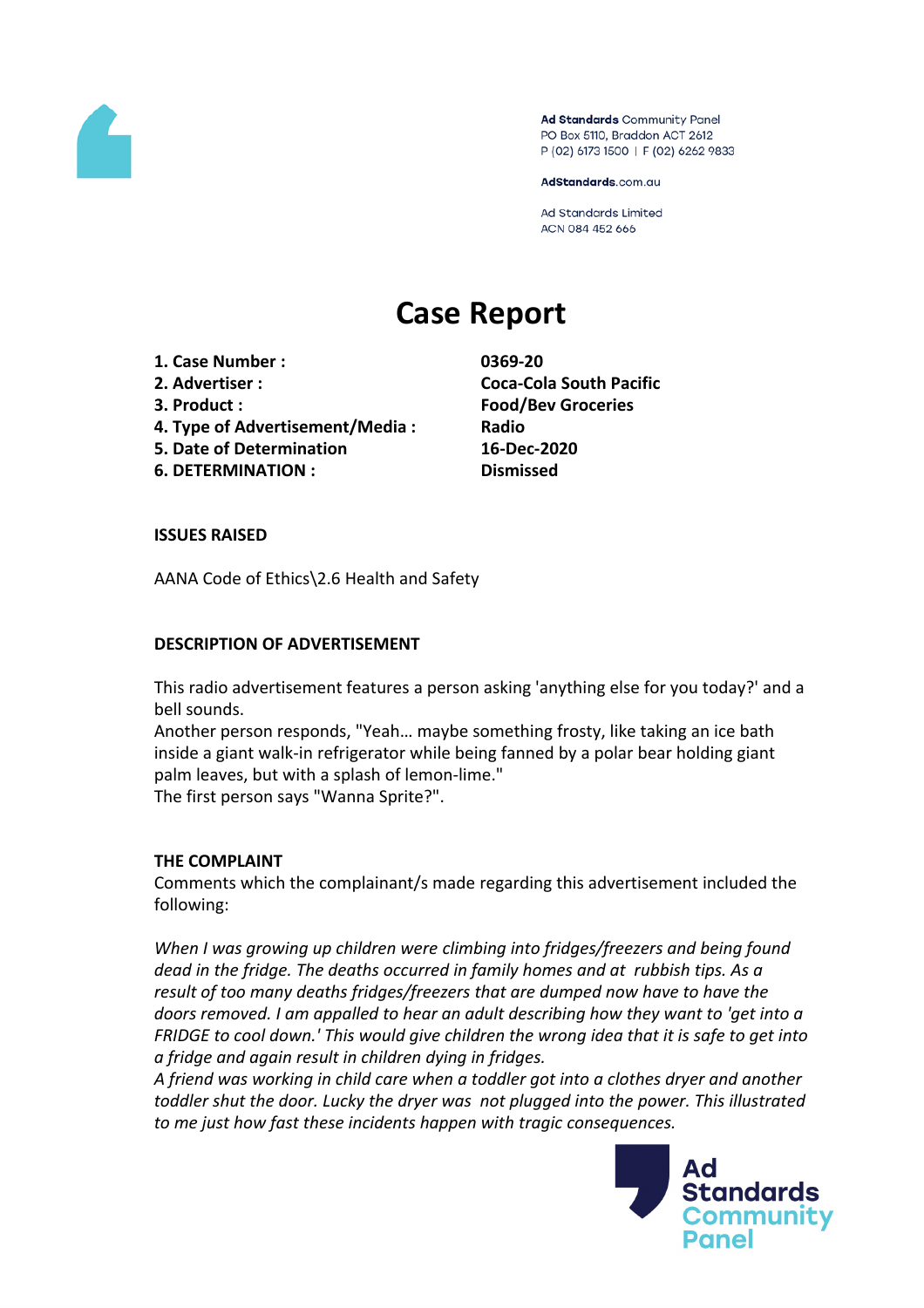

#### **THE ADVERTISER'S RESPONSE**

Comments which the advertiser made in response to the complainant/s regarding this advertisement include the following:

#### *A description of the Advertisement*

*The Sprite radio commercial referenced in the complaint begins with a male customer in a store. A female salesperson asks the customer whether he would like anything else. The customer responds that he would like "something frosty, like taking an ice bath inside a giant walk-in refrigerator while being fanned by a polar bear holding giant palm leaves, but with a splash of lemon-lime". The salesperson offers the customer a Sprite, and the customer is then heard to open and consume the beverage.*

#### *Details of the media in which the Advertisement appeared*

*The complainant heard the Advertisement on Radio Emu, Smooth FM radio on the evening of the 28th November 2020. CCSP's media buyer, Universal McCann, buys advertising in accordance with The Coca-Cola Company's Responsible Marketing Policy, a copy of which is attached. In accordance with the Responsible Marketing Policy, Universal McCann did not place the Advertisement in any radio programs where the audience is predominantly children. As set out in the Responsible Marketing Policy, the Company defines media that directly targets children as media in which 35% or more of the audience is composed of children under 12. Accordingly, the audience exposed to this Advertisement is not predominantly children*

*Comprehensive comments in relation to the complaints The complainant has raised potential issues under section 2.6 of the Australian Association of National Advertisers Code of Ethics ("Code of Ethics").*

*Australian Association of National Advertisers Code of Ethics ("Code of Ethics") The complainant has raised potential issues under section 2.6 of the Australian Association of National Advertisers Code of Ethics which provides that: Advertising or Marketing Communications shall not depict material contrary to Prevailing Community Standards on health and safety.*

*The complainant has expressed concern that the Sprite radio commercial is a safety concern. The complainant has stated:*

*"When I was growing up children were climbing into fridges/freezers and being found dead in the fridge. The deaths occurred in family homes and at rubbish tips. As a result of too many deaths fridges/freezers that are dumped now have to have the doors removed. I am appalled to hear an adult describing how they want to 'get into a FRIDGE to cool down.' This would give children the wrong idea that it is safe to get into a fridge and again result in children dying in fridges."*

*We respectfully suggest that the reference in our advertising to being inside a refrigerator must be read and listened to within context. We specifically note that the script of the Advertisement does not make a serious suggestion to climb into a fridge as a realistic way to cool down. Rather, it uses an obviously fantastical and unrealistic*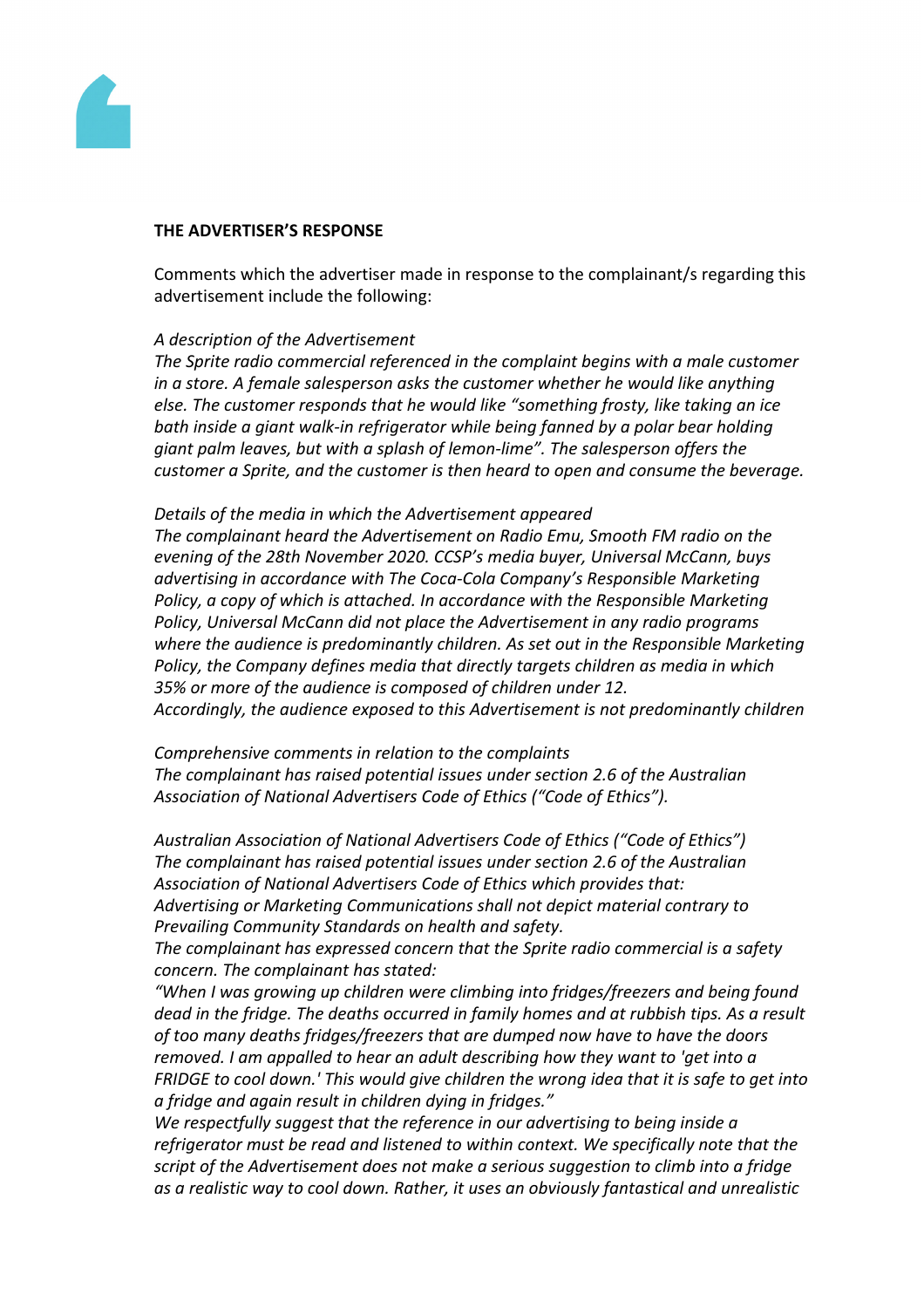

*scenario of a person inside an ice-bath, in a "giant walk-in refrigerator" as an exaggerated imaginary visual of the level of cooling down you will experience from drinking an ice cold SPRITE. The fictional and humorous nature of this suggestion is further demonstrated by the inclusion of the reference to being simultaneously fanned by a polar bear holding giant palm leaves. We consider that this would not be taken by consumers as a genuine or serious suggestion to climb into a fridge, but rather as a humorous and light-hearted description of a highly fictionalized and also practically impossible scene.*

*We are aware that during the 1950s-60s there were tragic instances of children being trapped inside refrigerators. Whilst we clearly have great sympathy towards anyone impacted directly or indirectly by this history, we are very confident that this was contributed to by the fact that older-style refrigerators (often with external latch closures) were of the nature that they could not be opened from the inside. The use of this style of refrigerator sharply declined since the 1950s and modern refrigerator manufacturers have moved towards safer magnetic closures which can be opened from the inside, in place of external latch closures.*

*Whilst we genuinely sympathise with the history the complainant has described, for the reasons already stated we do not consider that this Advertisement depicts any material contrary to community health and safety standards and accordingly does not breach section 2.6 of the Code of Ethics.*

#### *Code of Ethics*

*In relation to the Code of Ethics, section 2 contains a number of provisions in relation to not depicting people or material in a way which is discriminatory (2.1), sexually exploitative or degrading (2.2), violent (2.3), not treating sex, sexuality and nudity with sensitivity to the relevant audience (2.4), employs obscene language (2.5), or is not distinguishable as advertising (2.7). We have considered each of the provisions of section 2 of the Code of Ethics against the content of the Sprite radio commercial and it is CCSP's view that the commercial does not contain any material which breaches section 2 of the Code of Ethics.*

# *AANA Food and Beverages Marketing and Communications Code (the "Food & Beverages Code")*

*The Food & Beverages Code contains a number of provisions in relation to truthful, honest advertising (2.1), not undermining the importance of healthy or active lifestyles (2.2), making health claims (2.3) and advertising to children (3). We have considered each of the provisions of the Food & Beverages Code and it is CCSP's view that the Advertisement complies with all elements of the Food & Beverages Code.*

*Code for Advertising and Marketing Communications to Children ("Children's Code") The Children's Code defines "Advertising or Marketing Communications to Children" as "… Advertising … which, having regard to the theme, visuals and language used, are directed primarily to Children …". The Children's Code defines "Children" as "… persons 14 years old or younger …". The Children's Code Practice Note provides that the*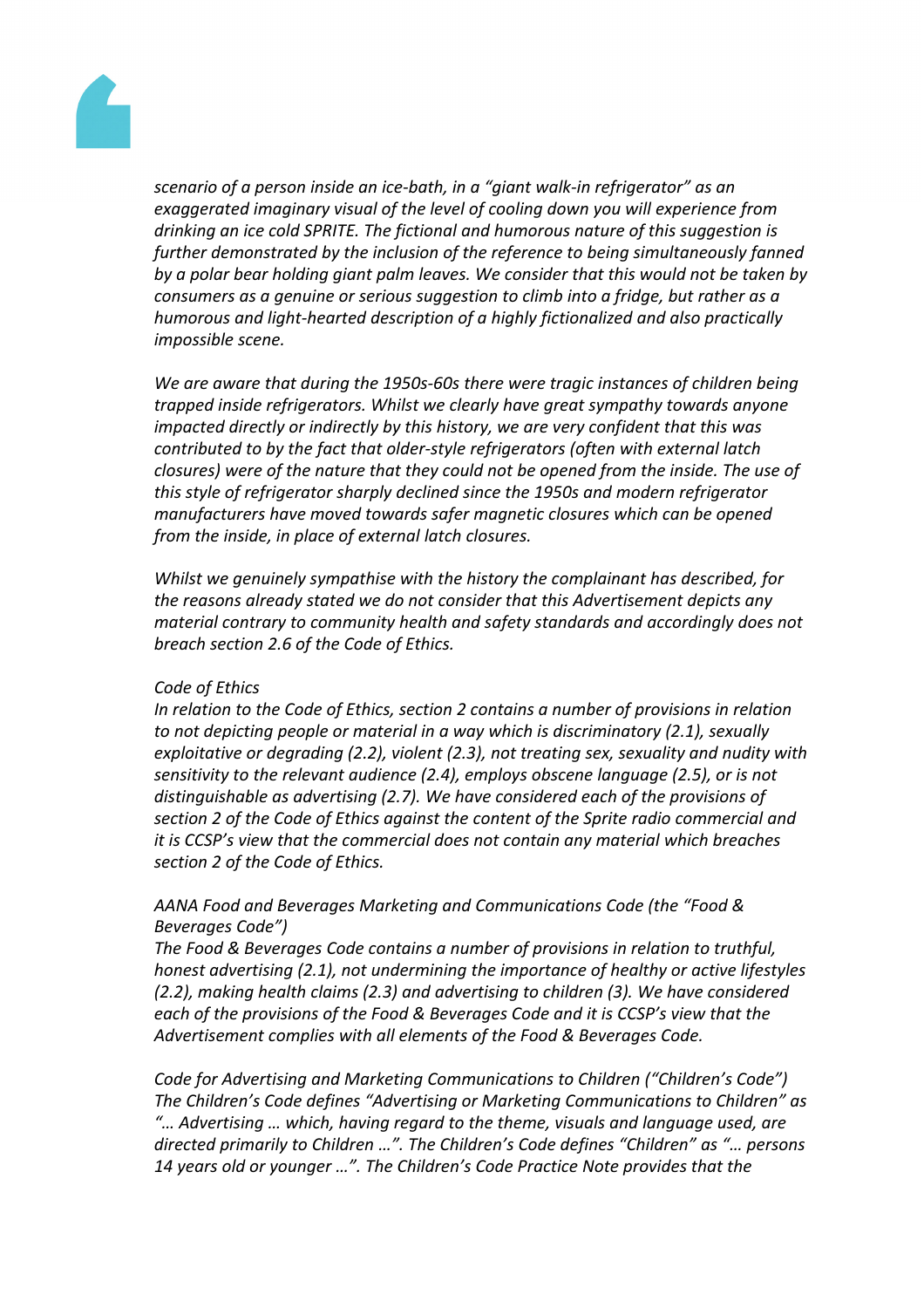

*Children's Code does not apply to advertising which is directed at older children, or may be seen by children but is not directed primarily to them.*

*The Children's Code Practice Note establishes that whether advertising is directed primarily to children is an objective test based on a number of factors including visual techniques, the product being advertised and the age of the characters in the advertising. As outlined above, the commercial is aimed in the first instance at the very broad age range of 18 - 54 year-olds. Sprite is enjoyed by a wide age group, some of which may be children under the supervision of parents in a family environment, however the product is not targeted to children in accordance with the Company's Responsible Marketing Policy and the RCMI. The theme and audio of the commercial are designed to speak to a global audience across a broad age group. We submit that the Sprite radio commercial is not directly primarily to children aged 14 years or younger and therefore falls outside of the scope of the Children's Code.*

*Additionally, as noted above the Sprite radio commercial media placements in accordance with Coca-Cola's Responsible Marketing Policy ensure that the audience exposed to the Advertisement are not predominantly children.*

*Accordingly we do not consider the Sprite radio commercial gives rise to any issues under the Code for Advertising and Marketing Communications to Children.*

## *Conclusion*

*It is CCSP's view that the Sprite radio commercial complies with all elements of the abovementioned codes. CCSP takes its obligations in relation to responsible advertising very seriously. We consider that when assessed against prevailing community standards and the relevant audience, the commercial does not breach the codes.*

# **THE DETERMINATION**

The Ad Standards Community Panel (Panel) considered whether the advertisement breaches Section 2 of the AANA Code of Ethics (the Code).

The Panel noted the complainant's concern that the advertisement may give children the idea that it is safe to get into a fridge and result in children dying in fridges.

The Panel reviewed the advertisement and noted the advertiser's response.

# **Section 2.6: Advertising or Marketing Communications shall not depict material contrary to Prevailing Community Standards on health and safety.**

The Panel considered that the voiceover of the advertisement speaks quite quickly and in one long sentence, and that the focus of the advertisement is not on the reference to a refrigerator.